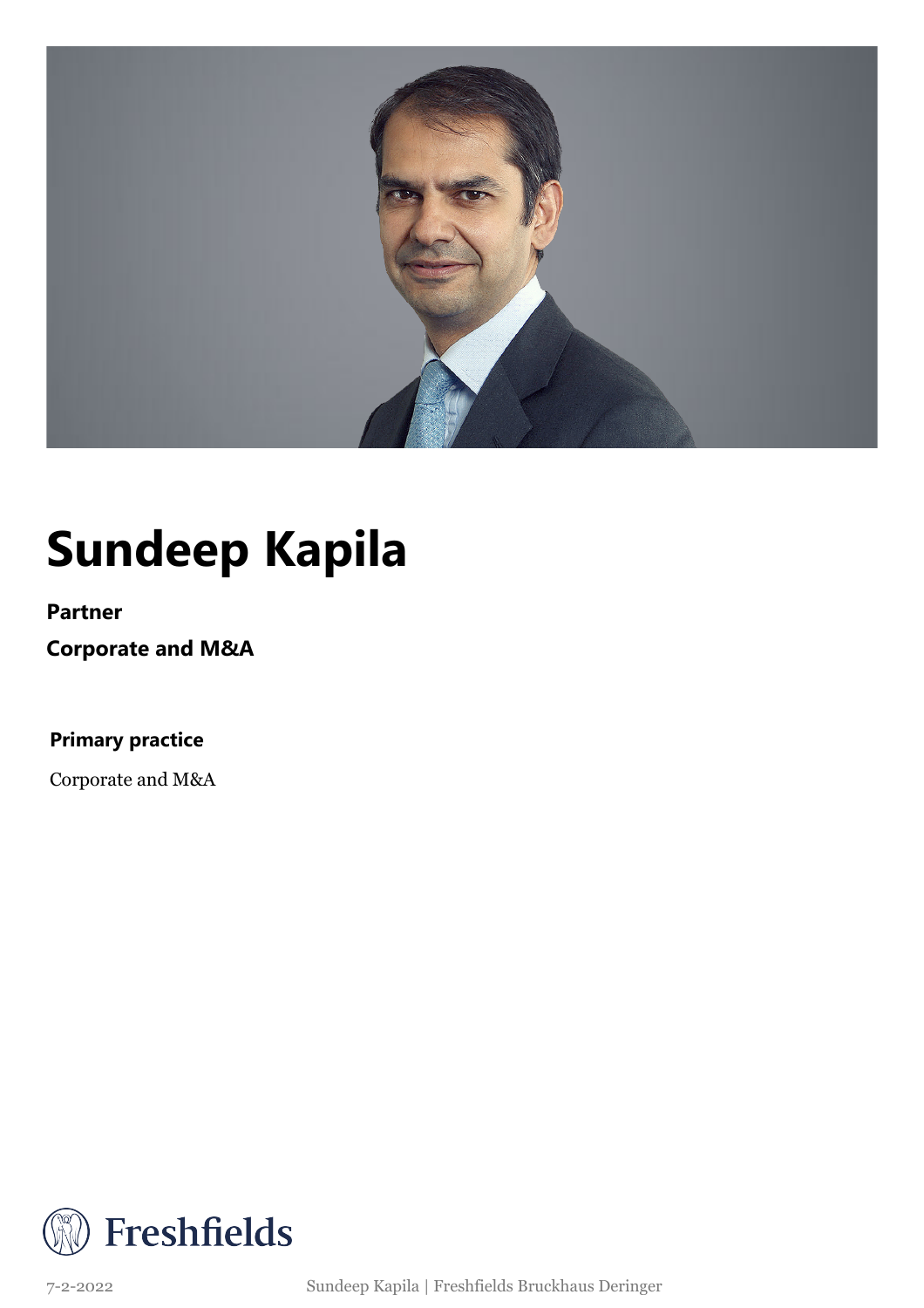# **About Sundeep Kapila**

**Sundeep is a senior partner in our global transactions practice, specialising in complex public and private mergers and acquisitions, demergers and joint ventures. His practice encompasses a broad range of sectors including financial services, payments, technology and consumer products. He regularly advises boards on governance issues, including shareholder activism.**

Sundeep is the global relationship partner for many of the firm's largest clients including Visa, Uber, Deutsche Bank, State Street, Fidelity, AIG and Zurich.

### **Recent work**

- Advising CVC Capital Partners on its €1.63bn sale of Etraveli Group to Booking Holdings Inc.
- Advising State Street on its US\$3.5bn acquisition of Brown Brothers Harriman's Investor Services business.
- Advising Goldman Sachs on its EUR 1.6bn acquisition of NN Investment Partners from NN Group.
- Advising Bank of America on the £7bn sale of MBNA to Lloyds Banking Group.
- Advising AA plc on its public acquisition by Warburg Pincus and Towerbrook.
- Advising Uber on various cross-border M&A transactions including the sale of Uber Freight to, and investment in, sennder GmbH, its investment in Grupo Moove and its acquisition of HK Taxi.
- Advising Visa on its public offer for Earthport plc and on its strategic investment in solarisBank and ongoing commercial arrangements.
- Advising PayPoint on its acquisitions of Merchant Rentals and Handepay Limited.
- Advising ReAssure on its acquisition of the mature savings business of Legal & General.
- Advising Deutsche Bank on the disposal of its prime broking business to BNP Paribas, on the sale of its UK and US asset management businesses to Aberdeen and its £977m acquisition of Lloyds Abbey Life.
- Advising on the £1.4bn acquisition of the London Metal Exchange by Hong Kong Exchanges & Clearing.
- Advising on the £2.51bn sale by Scottish & Newcastle of its retail division and the £7.6bn